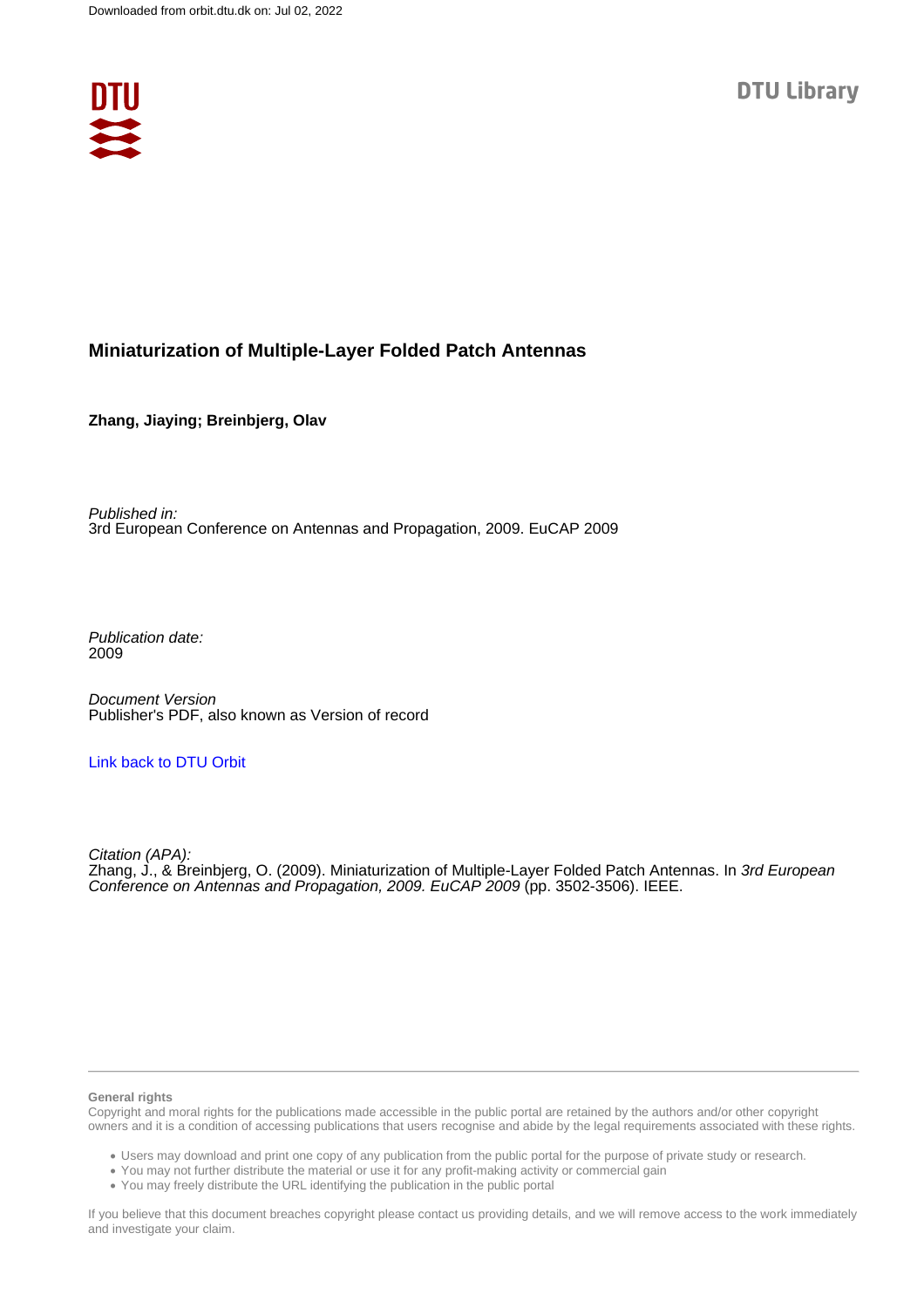# Miniaturization of Multiple-Layer Folded Patch Antennas

Jiaying Zhang  $*$ <sup>1</sup> and Olav Breinbjerg  $*$ <sup>2</sup>

#*Department of Electrical Engineering, Electromagnetic Systems, Technical University of Denmark* Ø*rsted Plads, Building 348, DK-2800 Kgs. Lyngby, Denmark*

<sup>1</sup>jz@elektro.dtu.dk

 $^{2}$ ob@elektro.dtu.dk

*Abstract***—A new folded patch antenna with multiple layers was developed in this paper, by folding the patch in a proper way, and a highly miniaturized antenna can be realized. The multiple layer patch with 4-layer and 6-layer are designed and evaluated at 2.4 GHz, 915 MHz, and 415 MHz respectively. Then a 4 layer patch is fabricated and measured to validate the design method. The theoretical analysis, design and simulations, fabrications, as well as the measurements are presented in this paper. All the results show that the folded patch antenna is a good candidate in making a highly miniaturized compact antenna.**

*Index Terms***—Small antennas.**

#### I. INTRODUCTION

The antenna is an important component in wireless systems, and the demand for compact systems with stringent specifications for bandwidth and gain makes antenna size reduction a significant challenge. It is with no doubt that the antenna miniaturization is one of the key technologies in designing successful wireless networks, and a lot of antenna miniaturization techniques have been developed [1]-[5]. In this paper, the multiple layer folded patch antenna is studied and compact antenna designs are developed. The conventional rectangular patch antenna resonates when its length is half of the wavelength. By adding a shorting wall at the center of the patch, the antenna size can be reduced to a quarter of the wavelength. Moreover, by folding the wall-shorted patch, the overall size of the two layer patch antenna becomes one eighth of the wavelength [6]-[8]. In this paper, the multiple layer folded patch antenna is further developed by folding the patch in a proper way, which results in a highly miniaturized antenna. Multiple layer folded patch antennas with 4 and 6 layers are designed and evaluated at 2.4 GHz, 915 MHz, and 415 MHz respectively, using the commercial software package HFSS [10]. Then a 4-layer patch for 415 MHz is fabricated and measured to validate the design method. The theoretical analysis, numerical simulations, manufacturing issues, as well as measurements will be presented in this paper.

### II. THEORETICAL ANALYSIS: TRANSMISSION LINE **MODEL**

The transmission line model [8]-[9] is used to analyze the multiple layer patch. For an N layer patch, each layer can be viewed as a section of the transmission with length L and the characteristic admittance  $Y_0$ , as shown in Fig. 1 and Fig. 2,



Fig. 1. An example of the multiple-layer folded patch (4 layers).



Fig. 2. The transmission line model of the multiple-layer patch antenna.

where N is the numbers of layers,  $L_1$  is the feed position of the antenna, and  $Y_0$  is characteristic admittance of each layer. The input impedance at the feed point can be expressed as

$$
Z_{in} = jX_f + Z_A,\tag{1}
$$

where  $X_f$  is the reactance of the feed probe.  $X_f$  is given by

$$
X_f = \frac{\omega \mu_0 h}{2\pi} [ln(\frac{2}{\beta r}) - 0.57721],\tag{2}
$$

where  $\beta = 2\pi/\lambda_0$ , r is the radius of the probe, and  $Z_A$  is antenna impedance,  $Z_A = 1/Y_A$ . The admittance  $Y_A$  can be found from  $Y_1$  and  $Y_2$ ,  $Y_A = Y_1 + Y_2$ , which are

$$
\begin{cases}\nY_1 = Y_0 \frac{Y_s + jY_0 \tan \beta[(N-1)L + (L-L_1)]}{Y_0 + jY_s \tan \beta[(N-1)L + (L-L_1)]} \\
Y_2 = Y_0 \frac{1}{j \tan(\beta L_1)} \\
Y_A = Y_0 \frac{Y_s + jY_0 \tan \beta[(N-1)L + (L-L_1)]}{Y_0 + jY_s \tan \beta[(N-1)L + (L-L_1)]} + \frac{Y_0}{j \tan(\beta L_1)}\n\end{cases},
$$
\n(3)

where N is the number of layers,  $L_1$  is the feed position of the antenna,  $Y_0$  is characteristic impedance of each layer, and  $Y_s$  is the admittance of the equivalent radiation slot of the patch. We assume that each layer of the folded patch is of equal thickness h, and thus the characteristic impedance of each layer are the same approximately.  $Y_s$  can be determined from  $Y_s = G_s + jB_s$ , and

$$
Gs = \begin{cases} \frac{1}{90} (\frac{W}{\lambda_0})^2, W \le 0.35\lambda_0\\ \frac{1}{120} (\frac{W}{\lambda_0}) - \frac{1}{60\lambda_0^2}, 0.35\lambda_0 \le W \le 2\lambda_0\\ \frac{1}{120} (\frac{W}{\lambda_0}), 2\lambda_0 \le W \end{cases}
$$
 (4)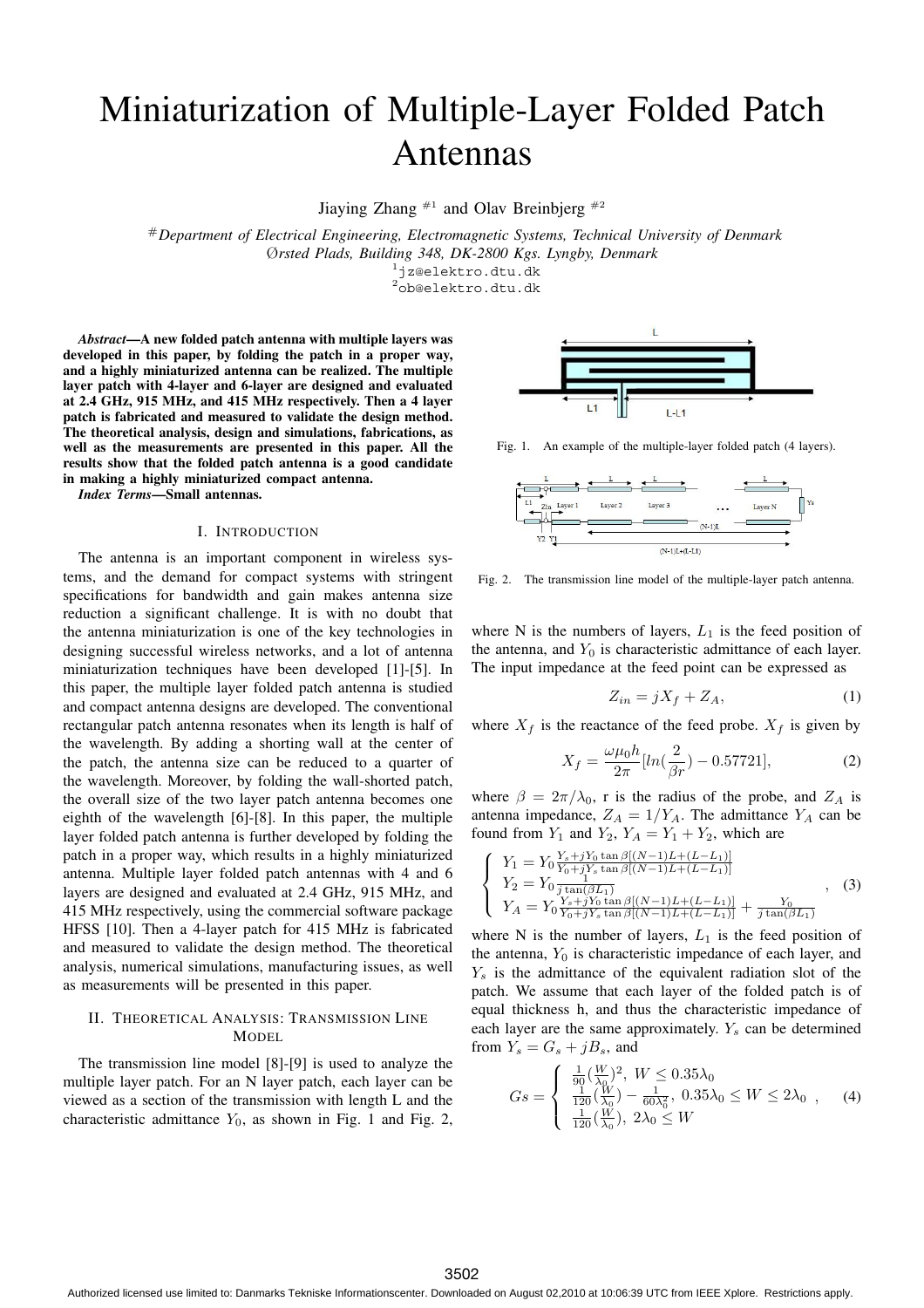| <b>TABLE I</b>                                                      |  |
|---------------------------------------------------------------------|--|
| PROBE-FED MULTIPLE LAYER FOLDED PATCH ANTENNA (FREQUENCY= 2400MHZ). |  |

|                        | Antenna Dimension                      | Feed Position    | Ground Size                              | Bandwidth        | Efficiency | Directivity | Gain        |
|------------------------|----------------------------------------|------------------|------------------------------------------|------------------|------------|-------------|-------------|
|                        | $\lceil$ mm $\rceil$                   | $L_1$ [mm]       | [mm]                                     | $(BW@-10 dB)$    | [%]        | [dBi]       | [dBi]       |
| Design1                | $L_{patch} = 15.5mm = 0.124\lambda_0$  |                  |                                          |                  |            |             |             |
| $(2-layer design)$     | $W_{patch} = 17.5mm = 0.14\lambda_0$   | $2.3 \text{ mm}$ | $21.5 \text{ mm} \times 21.5 \text{ mm}$ | $12 \text{ MHz}$ | 89.5%      | $2.07$ dBi  | $1.59$ dBi  |
|                        | $H_{patch} = 2h = 3mm$                 |                  |                                          |                  |            |             |             |
|                        | $L_{gap} = 1mm$ , $h = 1.5mm$          |                  |                                          |                  |            |             |             |
| Design <sub>2</sub>    | $L_{patch} = 8.875mm = 0.071\lambda_0$ |                  |                                          |                  |            |             |             |
| $(4-layer design)$     | $W_{patch} = 8.75mm = 0.07\lambda_0$   | $2 \text{ mm}$   | $13.8$ mm $*12.75$ mm                    | $12$ MHz         | 87.5%      | $1.73$ dBi  | $1.16$ dBi  |
|                        | $H_{patch} = 4h = 6mm$                 |                  |                                          |                  |            |             |             |
|                        | $L_{gap} = 1mm, h = 1.5mm$             |                  |                                          |                  |            |             |             |
| Design <sub>3</sub>    | $L_{match} = 5mm = 0.04\lambda_0$      |                  |                                          |                  |            |             |             |
| $(6$ -layer design $)$ | $W_{patch} = 6mm = 0.048\lambda_0$     | $0.9$ mm         | $11 \text{ mm} * 10 \text{ mm}$          | 4 MHz            | 62%        | 1.56 dBi    | $-0.52$ dBi |
|                        | $H_{patch} = 6h = 3mm$                 |                  |                                          |                  |            |             |             |
|                        | $L_{gap} = 1.5mm, h = 0.5mm$           |                  |                                          |                  |            |             |             |

TABLE II PROBE-FED MULTIPLE LAYER FOLDED PATCH ANTENNA (FREQUENCY= 900MHZ).

|                                         |                                             |                               |                   |                  |            | Gain        |
|-----------------------------------------|---------------------------------------------|-------------------------------|-------------------|------------------|------------|-------------|
| [mm]                                    | $L_1$ [mm]                                  | $\lceil$ mm $\rceil$          | $(BW@-10 dB)$     | [%]              | [dBi]      | [dBi]       |
| $L_{patch} = 39.12mm = 0.117\lambda_0$  |                                             |                               |                   |                  |            |             |
| $W_{patch} = 41.625mm = 0.125\lambda_0$ | $6.5 \text{ mm}$                            | $45.12 \text{ mm}$ *45.625 mm | $12$ MHz          | 95.5%            | $2.2$ dBi  | 2 dBi       |
|                                         |                                             |                               |                   |                  |            |             |
| $L_{aan} = 2mm, h = 1.5mm$              |                                             |                               |                   |                  |            |             |
| $L_{patch} = 22.83mm = 0.069\lambda_0$  |                                             |                               |                   |                  |            |             |
| $W_{patch} = 21.47mm = 0.065\lambda_0$  | $3.5 \text{ mm}$                            | $27.4 \text{ mm}$ *25.8 mm    | $1.2 \text{ MHz}$ | 58%              | 2 dBi      | $-0.4$ dBi  |
| $H_{patch} = 4h = 6mm$                  |                                             |                               |                   |                  |            |             |
| $L_{gap} = 1.5mm, h = 1.5mm$            |                                             |                               |                   |                  |            |             |
| $L_{match} = 13mm = 0.039\lambda_0$     |                                             |                               |                   |                  |            |             |
| $W_{patch} = 14mm = 0.042\lambda_0$     | $1.9$ mm                                    | $15.6 \text{ mm}$ *16.8 mm    | $1.5$ MHz         | 22.5%            | $1.9$ dBi  | $-4.6$ dBi  |
| $H_{patch} = 6h = 3mm$                  |                                             |                               |                   |                  |            |             |
| $L_{gap} = 1.5mm, h = 0.5mm$            |                                             |                               |                   |                  |            |             |
|                                         | Antenna Dimension<br>$H_{patch} = 2h = 3mm$ | <b>Feed Position</b>          | Ground Size       | <b>Bandwidth</b> | Efficiency | Directivity |

where  $G_s$  and  $B_s$  are the conductance and susceptance respectively, and W is the width of the patch. For the electrically small antenna,  $Y_s$  is much smaller than  $Y_0$ , and the effect of  $Y_s$  is small. For simplicity, we assume that its influence can be ignored, as well as the probe reactance. Hence, at the resonance there is the condition that  $Y_A = 0$ , which leads to

$$
\frac{Y_0}{\tan(\beta L_1)} = Y_0 \tan \beta [(N - 1)L + (L - L_1)] \tag{5}
$$

Using the relation that  $tan^{-1}(\beta L_1) = tan(\pi/2 - \beta L_1)$ , the approximate resonance length L of the N-layer folded patch antenna is found to be

$$
L = \frac{\lambda_0}{4N\sqrt{\varepsilon_r}},\tag{6}
$$

where  $\lambda_0$  is the wavelength in free space and  $\varepsilon_r$  is the dielectric constant of the substrate. The Equation (6) is an important result of this paper. For the 4-layer patch, the overall length of the patch is  $L = \frac{\lambda_0}{16\sqrt{\epsilon_r}}$ . For the 6-layer patch, the resonance length becomes to  $L = \frac{\lambda_0}{24\sqrt{\varepsilon_r}}$ .

#### III. ANTENNA DESIGNS

Our purpose here is to design the highly miniaturized antenna, and folded patch antennas are designed and evaluated at 2400 MHz, 900 MHz, and 415 MHz for different applications. For each frequency, three different versions are designed, which are 2-layer, 4-layer, and 6-layer folded antennas, and the antenna performance is given for each case. The geometry



Fig. 3. Geometry of design variables for 4-layer folded patch (in HFSS).

and design variables of the folded patch are illustrated in Fig. 3.

Table I shows the folded patch antennas which are designed to operate at the frequency of 2400 MHz, and also predicts the performance provided by HFSS, including the bandwidth and radiation efficiency. For the four layer case in design 2, the antenna dimension is  $8.875mm \times 8.75mm \times 6mm$ , and the electrical size of the patch length is reduced to 0.071  $\lambda_0$  $(ka = 0.23)$ , and at the same time the ground plane size is also limited to be as small as possible. The bandwidth is found to be 12 MHz and the radiation efficiency is 87.5%. For the 6-layer case, in design 3, the antenna is of the dimension  $5mm \times$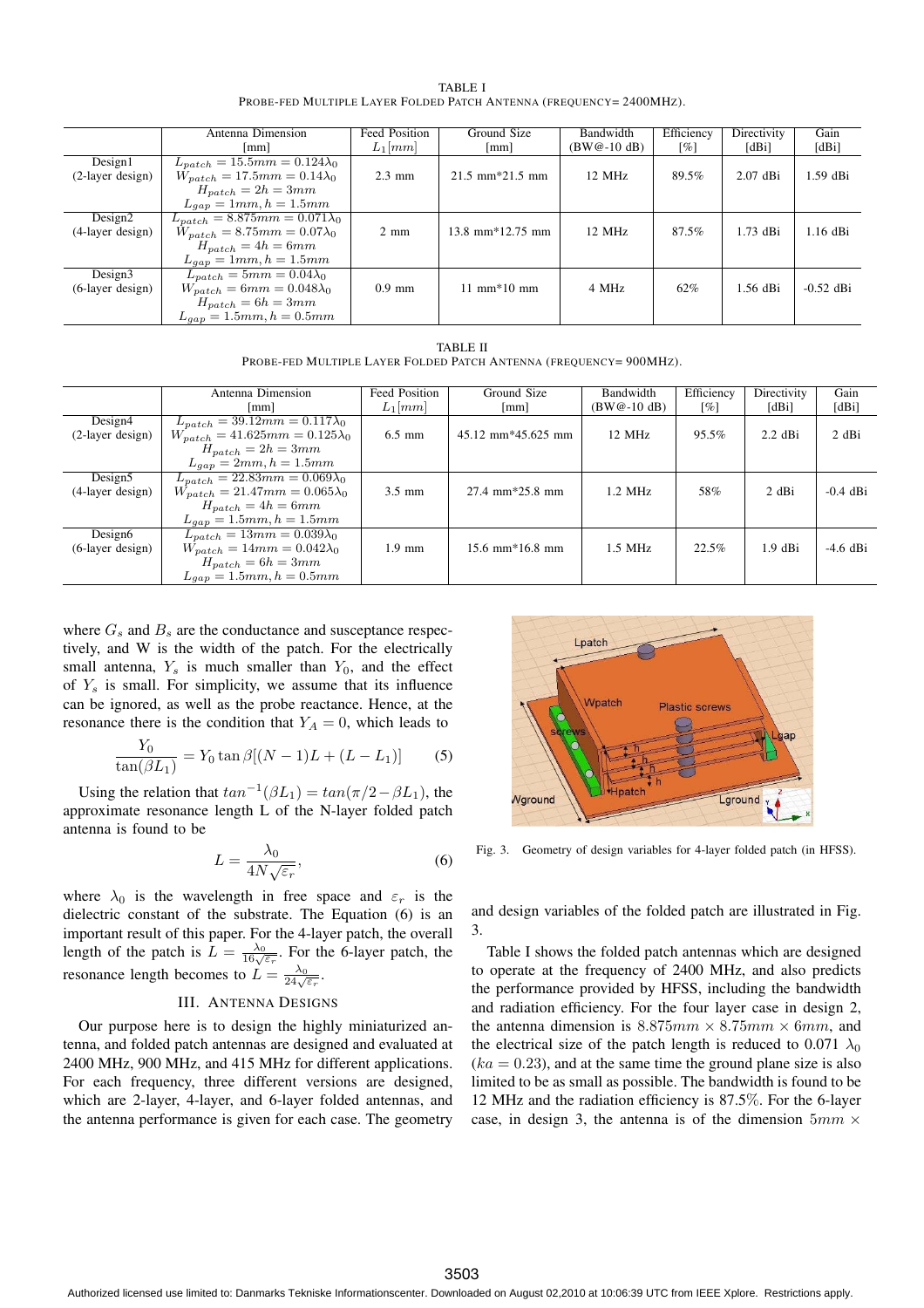TABLE III PROBE-FED MULTIPLE LAYER FOLDED PATCH ANTENNA (FREQUENCY= 415MHz).

|                    | Antenna Dimension                     | <b>Feed Position</b> | Ground Size                                 | Bandwidth     | Efficiency          | Efficiency          |
|--------------------|---------------------------------------|----------------------|---------------------------------------------|---------------|---------------------|---------------------|
|                    | lmm l                                 | $L_1  mm $           | [mm]                                        | $(BW@-10 dB)$ | (for ground size 1) | (for ground size 2) |
| Design7            | $L_{patch} = 50.2mm = 0.069\lambda_0$ |                      | Ground size 1:                              |               |                     |                     |
| $(2-layer design)$ | $W_{patch} = 46.7mm = 0.065\lambda_0$ | 8.6 mm               | $60.25$ mm <sup><math>*55.4</math></sup> mm | 1.2 MHz       | 52%                 | 67%                 |
|                    | $H_{patch} = 4h = 12mm$               |                      | Ground size 2:                              |               |                     |                     |
|                    | $L_{gap} = 2.5mm$ , $h = 3mm$         |                      | $200 \, \text{mm}^*200 \, \text{mm}$        |               |                     |                     |



Fig. 4. The fabricated 4-layer patch antenna with a small ground plane, in design 7, operated at 415 MHz

 $6mm \times 6mm$ . The electrical length of the patch length is 0.04  $\lambda_0$  (ka = 0.126), and the bandwidth is found to be 4 MHz and the radiation efficiency is 62%. The bandwidth is small in design 3 and this is due to a smaller thickness is used between each layer. The radiated power is reduced as the antenna size decreases, and thus the radiation efficiency for design 3 must be lower than that for design 2. Hence, the ultra small antenna is possible to be realized by this folded patch, and a high fabrication accuracy is required since the antenna is both electrically and mechanically small at this frequency.

Table II gives the folded patch designs at 915 MHz , as well as their bandwidth and radiation efficiency. Similarly, the ground plane size is controlled as small as possible. For the four layer case, design 5, the antenna dimension is  $22.83mm \times 21.47mm \times 6mm$ , that is the electrical length of the patch is reduced to about 0.068  $\lambda_0$  (ka = 0.21). The bandwidth is found to be 1.2 MHz and the radiation efficiency is 58%. The maximum gain is -0.4 dBi. For the 6-layer case, in design 6, the antenna dimension is decreased to  $13mm \times 14mm \times 6mm$ , and the electrical size of the patch length is 0.039  $\lambda_0$  (ka = 0.12). The bandwidth is found to be 1.5 MHz and the radiation efficiency is 22.5%. The maximum gain is -4.6 dBi. These results shows that the folded patch antenna is a good candidate in making the highly miniaturized compact antenna, while we should also keep in mind that the mechanism of the miniaturization is the tradeoff among antenna size and performance.

Table III illustrates the folded antenna designed to operate at 415 MHz, which is a 4-layer patch antenna. This antenna is of the dimension of  $50.2mm \times 46.7mm \times 12mm$ , and the electrical size of the patch length is 0.069  $\lambda_0$  with ka is equal to 0.22. The bandwidth is 1.2 MHz and the radiation efficiency is 67%.

## IV. ANTENNA FABRICATION

In order to validate the above performance predicted by the numerical simulations, the antenna in design 7 which operates at 415 MHz is fabricated at our workshop. As shown in Fig. 4, this antenna uses 1 mm thickness copper plate as its each layer. Several practical issues are involved, which should be solved carefully during the fabrication and steps can be given as follows. First, each layer and the side wall are cut into rectangular pieces accurately, and then these pieces can be combined together by the soldering. In order to control the thickness between each layer, we make several plastic screws in our workshop with its thickness is accurately controlled, and then we put two of them between the each layer. However, its influence on the resonance frequency must be taken into account. Second, another important step is the connection between the antenna and the ground plane. In our design, the antenna is attached to the ground by using the screws rather than the soldering, and we did it in this way because we can replace the ground plane easily, which provides us the convenience to evaluate the size influence of different ground plane. The same 4-layer folded patch antenna but with a different ground is shown in Fig. 5, in which the ground plane is much larger. Since the ground plane has an important influence on the antenna impedance, the feeding point position must be adjusted accordingly when different ground plane is used. Later, the large ground plane is used in the measurement in order to avoid the cable influence. Third, about the antenna feeding, a specially smart SMA connecter is used as the feed probe, whose inner conductor is possible to be taken away from the SMA easily. We first solder the inner conductor to the feed point on the patch, and then attach the antenna and the ground. Then screw the SMA frame to the ground, and combine the inner and the outer of the SMA at the same time. The antenna assembling process is done by the above steps during which the accuracy can be controlled as much as possible.

#### V. ANTENNA MEASUREMENT

In order to compare the antenna performance with the numerical simulation results, this 4-layer design at 415 MHz is measured with respect to impedance and radiation properties. The s parameter  $S_{11}$  was measured first by using the network analyzer HP 8720D, with an absorber placed in front of the antenna. The simulated and measured  $S_{11}$  for the 4-layer patch antenna are presented and compared in Fig. 6. While the simulated resonance frequency is 415 MHz, the measured resonance frequency is 416.7 MHz, and the deviation is only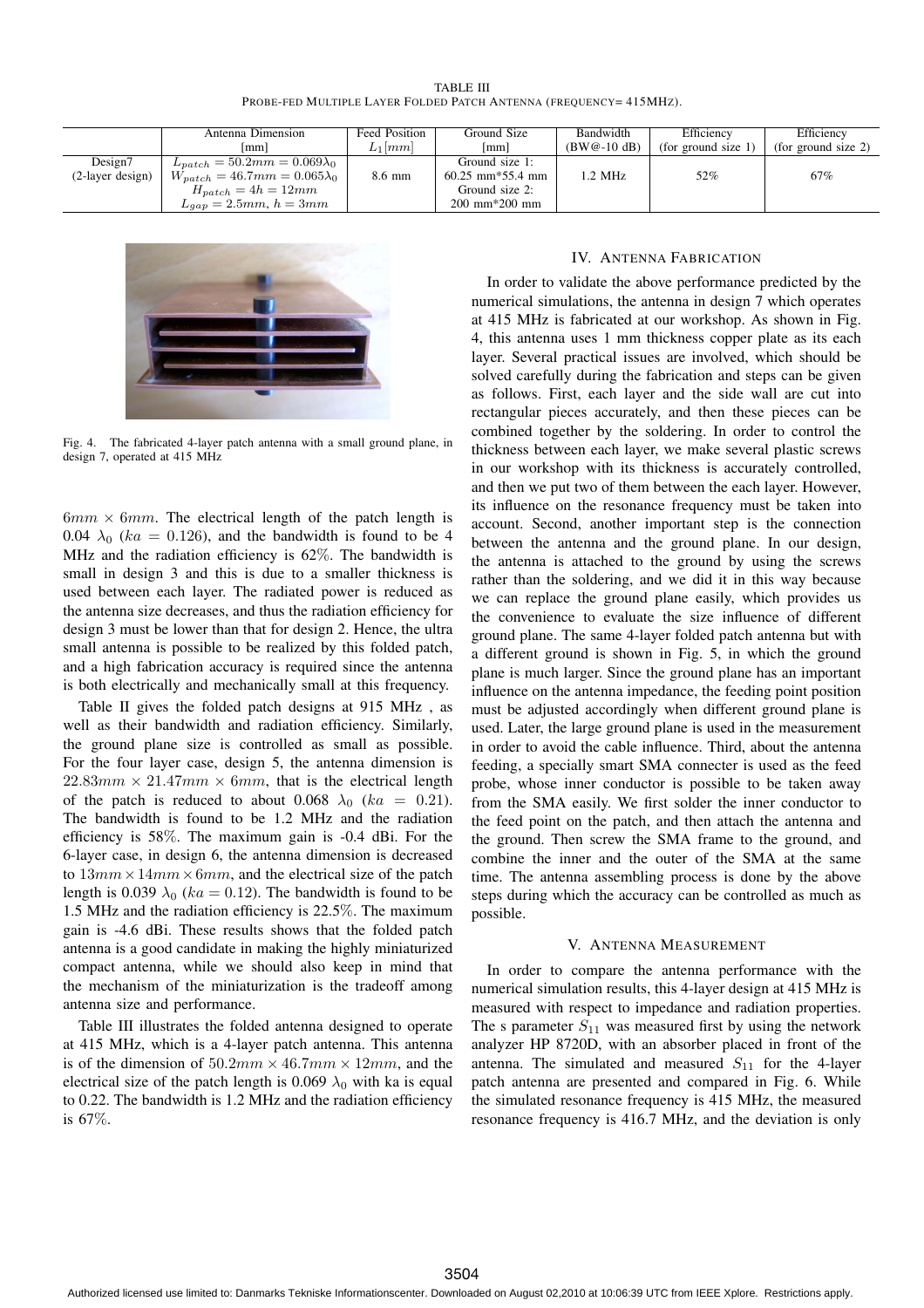

Fig. 5. The fabricated 4-layer patch antenna with a large ground plane, in design 7, operated at 415 MHz

0.4 %. The simulated and measured -10dB bandwidth are 1.12 MHz and 1.08 MHz respectively, and the difference is thus only 0.04 MHz.

The radiation measurement is performed in the Radio Anechoic Chambers at DTU, which is called DTU-ESA Spherical Near Field Antenna Test Facility. The measured directivity versus  $\theta$  (for  $\phi = 0^{\circ}$  and  $\phi = 90^{\circ}$ ) at 415 MHz are shown in Fig. 7 and Fig. 8 respectively. The efficiency of the antenna was measured by using the substitution method, and found to be 59%, which is reasonably close to the simulated efficiency 67%. The gain is acceptable for the antenna of such small dimension.



Fig. 6. The simulated and measured S11 for the 4-layer patch antenna, which is designed to operate at 415 MHz.

## VI. CONCLUSIONS

Multiply layer patch antennas are developed at three frequencies, and the performance of these highly miniaturized antennas are presented. A 4-layer folded patch operated at 415 MHz is fabricated and all practical issues are solved and discussed. Then the antenna measurement is performed, and measured results agree well with numerical simulations.

In this work, the folded patch antennas are designed in the vacuum environment for simplicity, and further development will be focused on the combination of using the high dielectric constant substrate. Moreover, the low loss magneto-dielectric



Fig. 7. The measured directivity versus  $\theta$  (for  $\phi = 0^{\circ}$ ), which is a 4-layer folded patch antenna at 415 MHz.



Fig. 8. The measured directivity versus  $\theta$  (for  $\phi = 90^{\circ}$ ), which is a 4-layer folded patch antenna at 415 MHz.

material is also a good candidate to be evaluated as the patch substrate, which should result in a bandwidth improvement.

#### ACKNOWLEDGMENT

This work is supported by the Danish Højteknologifonden from the year 2007 to 2010, within the project "Wireless Coupling in Small Autonomous Apparatus".

#### **REFERENCES**

- [1] A.K. Skrivervik, J.F. Zurcher, O. Staub, and J.R. Mosig, "PCS antenna design: the challenge of miniaturization," *IEEE Antennas Propagat. Mag.*, vol. 43, pp. 12-27, Aug, 2001.
- [2] K.L. Wong, *Planar Antennas for Wireless Communications*, John Wiley & Sons, Inc., 2003.
- [3] R.B. Waterhouse, S.D. Targonski, and D.M. Kokotoff, "Design and performance of small printed antennas," *IEEE Trans. Antennas Propagat.*, vol. 46, pp. 1629-1633, Nov. 1998.
- [4] C.R. Rowell, and R.D. Murch, "A capacitively loaded PIFA for compact mobile telephone handsets," *IEEE Trans. Antennas Propagat.*, vol. 45, pp. 837-842, May 1997.
- [5] H.K. Kan and R.B. Waterhouse, "Size reduction technique for shorted patches," *Electron. Lett.*, vol. 35, pp. 948-949, June 1999.
- [6] R.L. Li, G. DeJean, E. Tsai, E. Tentzeris, and J. Laskar, "Novel Small Folded Shorted-Patch Antennas," *IEEE APS Int. Symp.*, Vol. 4, pp. 26-29, 2002.
- [7] P.M. Mendes, A. Polyakov, M. Bartek, J.N. Burghartz, and J.H. Correia, "Design of a Folded-Patch Chip-Size Antenna for Short-Range Communications," *Microwave Conference*, vol. 2, pp. 723-726, 2003.